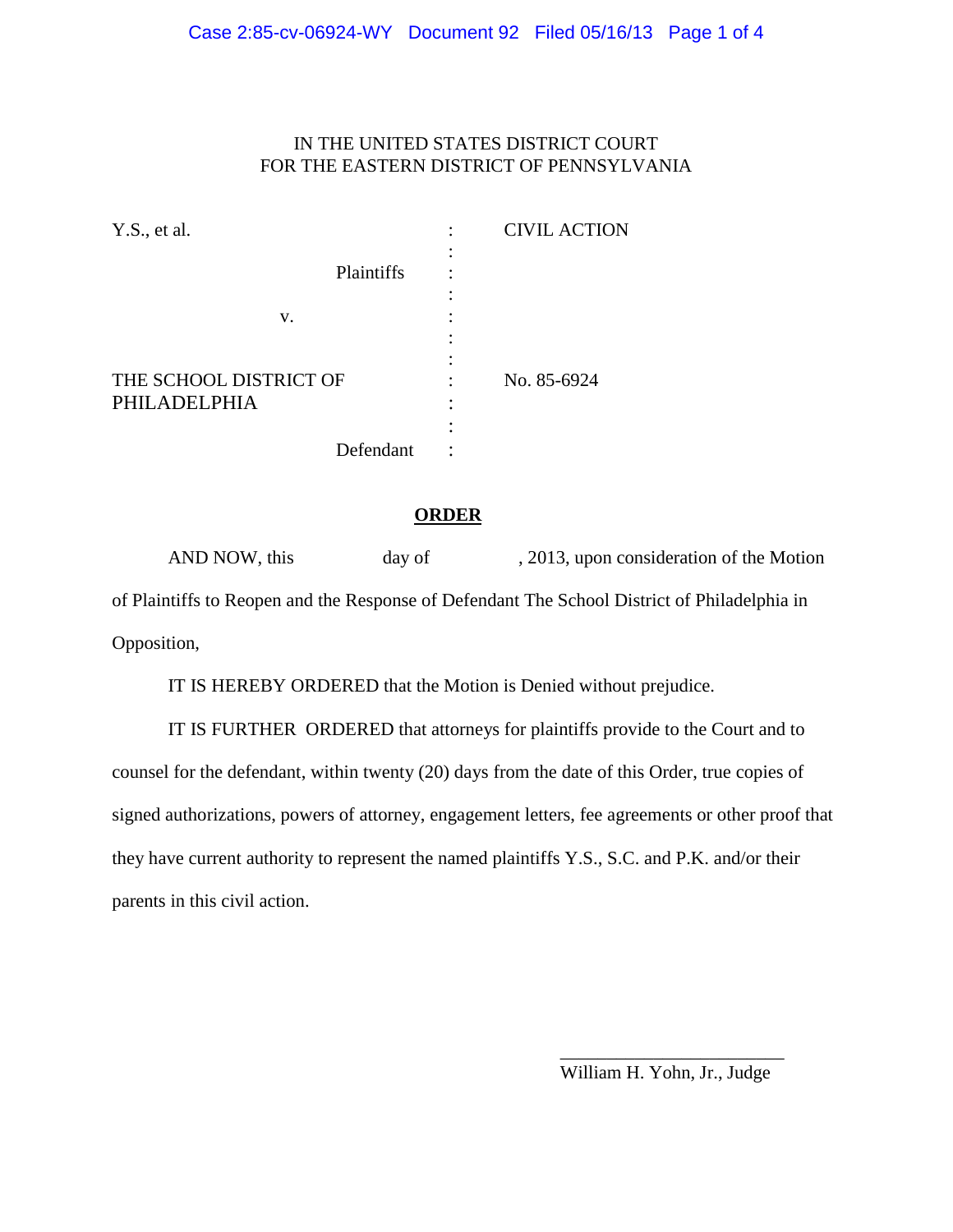# IN THE UNITED STATES DISTRICT COURT FOR THE EASTERN DISTRICT OF PENNSYLVANIA

| Y.S., et al.                           |            | <b>CIVIL ACTION</b> |
|----------------------------------------|------------|---------------------|
|                                        |            |                     |
|                                        | Plaintiffs |                     |
|                                        |            |                     |
| V.                                     |            |                     |
|                                        |            |                     |
|                                        |            |                     |
| THE SCHOOL DISTRICT OF<br>PHILADELPHIA |            | No. 85-6924         |
|                                        |            |                     |
|                                        |            |                     |
|                                        | Defendant  |                     |

## **RESPONSE OF DEFENDANT THE SCHOOL DISTRICT OF PHILADELPHIA IN OPPOSITION TO MOTION TO REOPEN**

Defendant The School District of Philadelphia ("the School District") opposes the Motion of plaintiffs to Reopen the Case, for the following reasons:

1. The named plaintiffs may no longer have standing as class representatives to

pursue enforcement of claims against the School District.

2. The School District does not know if the named plaintiffs are alive and well and

whether they are currently represented by the attorneys who entered their appearances for them.

3. The School District requests that the Court order the plaintiffs' attorneys to

produce current authorizations, powers of attorney, engagement letters or fee agreements signed by the named plaintiffs, Y.S., S.C. and P.K. or their parents, authorizing the attorneys to represent them in this case.

4. Attorneys should not pursue education reform by civil litigation unless they currently represent clients who have standing to pursue the claims.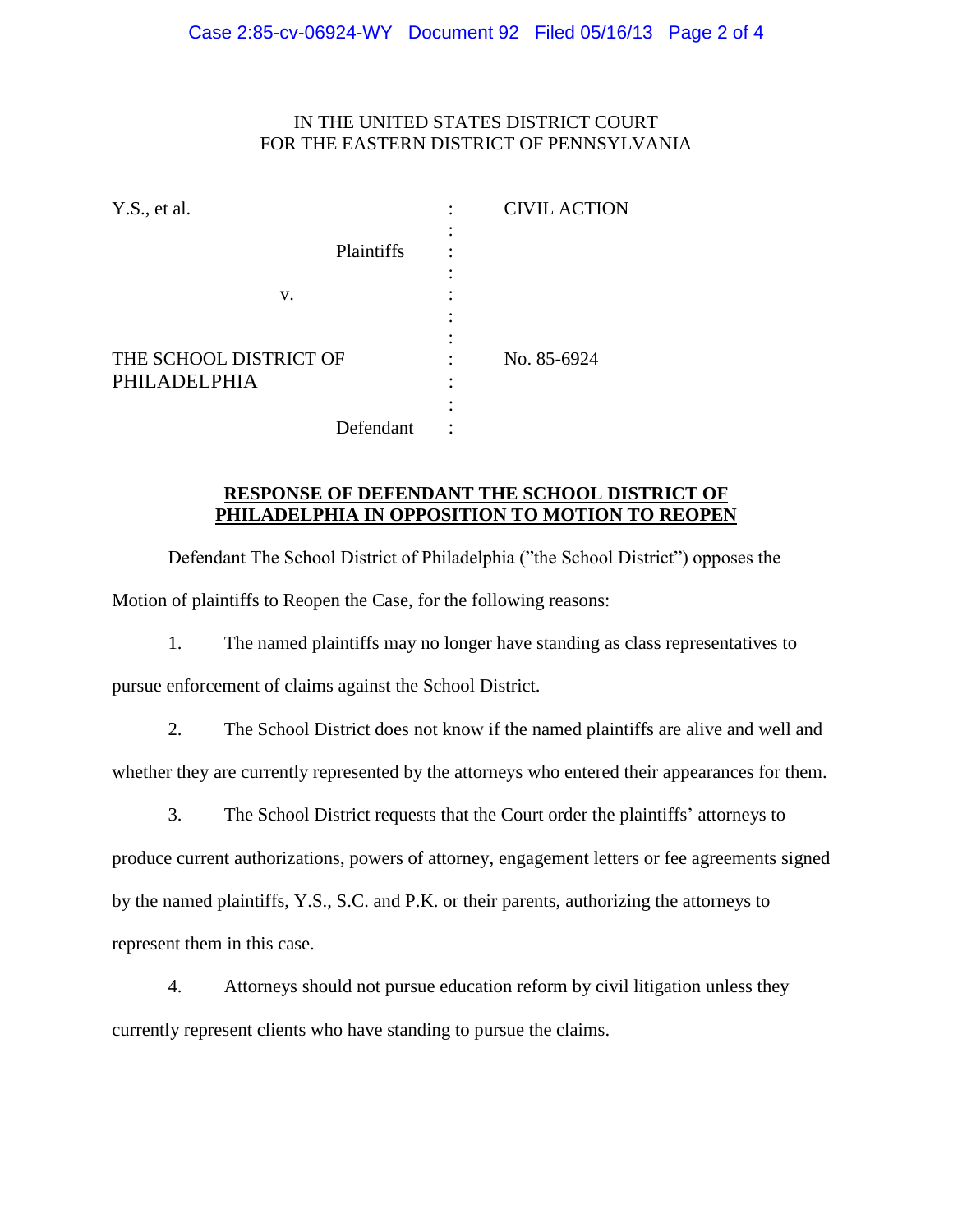## Case 2:85-cv-06924-WY Document 92 Filed 05/16/13 Page 3 of 4

5. There have been major changes in the governance and management of the School

District since the Amended Stipulation was agreed to in 2010.

6. The School District is in a severely-distressed financial condition.

7. The School District is considering moving to vacate the Amended Stipulation.

8. No independent legal authorities are relied upon in support of this Response in

Opposition.

THEREFORE, the School District requests that the Motion to Reopen be denied without prejudice.

> s/ Miles H. Shore Miles H. Shore Pa. Identification No. 03274 The School District of Philadelphia 440 North Broad Street, Suite 313 Philadelphia, PA 19130 (215) 400-5162 (215) 400-4121 (Fax)

> Attorney for Defendant The School District of Philadelphia